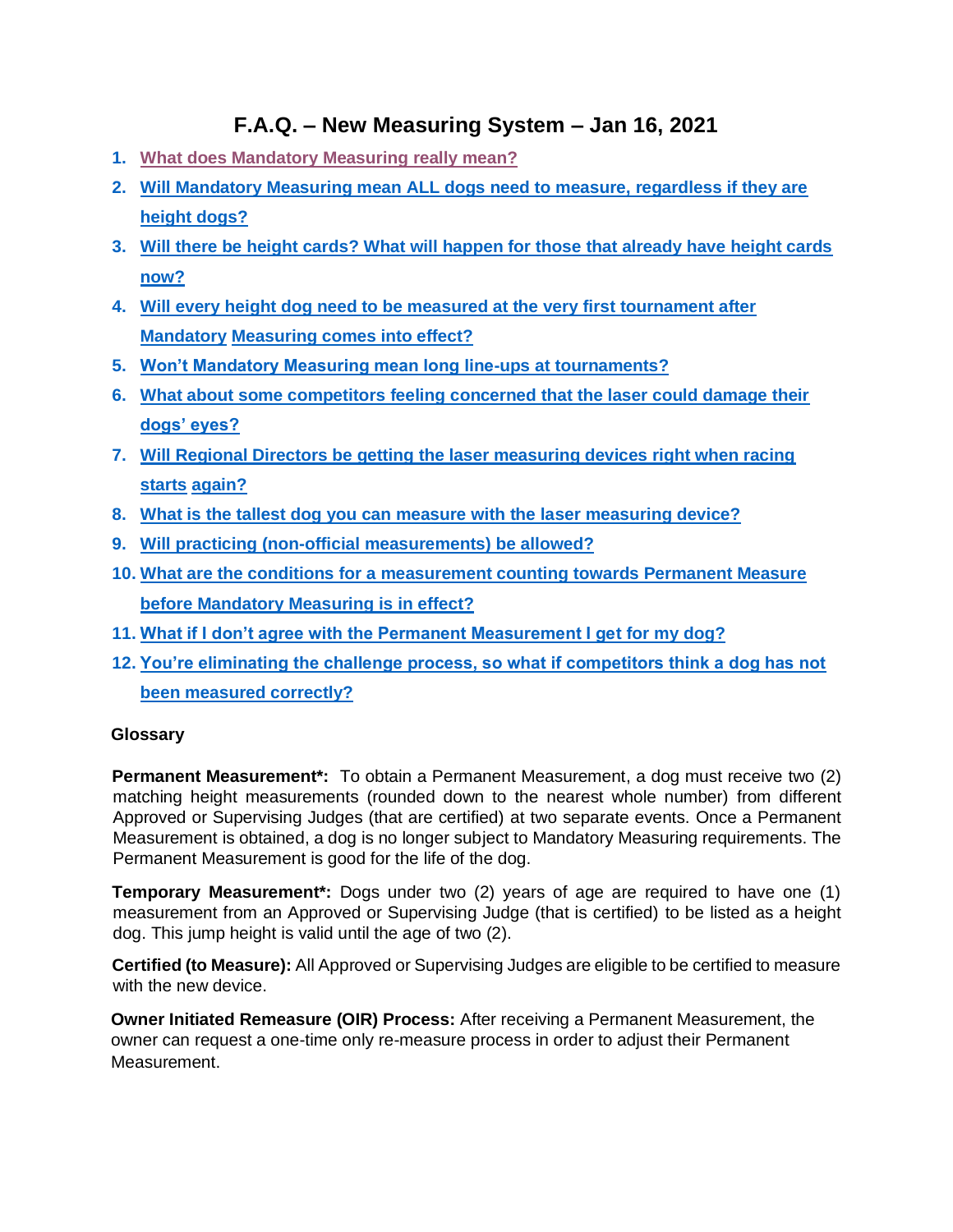\*NAFA will announce when measurements can start to count towards Temporary/Permanent Measurements.

#### **Answers**

#### **1. What does Mandatory Measuring really mean?**

Dogs under 24 months of age must measure at every tournament when listed as a height dog, until they have their Temporary Measurement.

Dogs of at least 24 months of age must measure at every\* tournament when listed as a height dog, until they have their Permanent Measurement.

Dog ten (10) years of age and over are exempt from Mandatory Measuring requirements. Jumping an obviously unreasonable height will be considered unsportsmanlike conduct.

\*There are exceptions to this – see question 4.

**2. Will Mandatory Measuring mean ALL dogs need to measure, regardless if they are height dogs?** 

No, only if the dog is to set the height of the jumps for a team.

**3. Will there still be height cards? What will happen for those that already have height cards now?** 

No, there will be no physical or electronic height cards. Instead, the dog's Temporary or Permanent Measurement will be recorded in the database and displayed on the dog's 'Dog Points Detail' web page. Current height cards will be considered equivalent to a Permanent Measure.

### **4. Will every height dog need to be measured at the first tournament after Mandatory Measuring comes into effect?**

Not necessarily. Mandatory Measuring means you will need to measure your dog, where listed as height dog, at the first tournament and each subsequent tournament, unless:

- Your dog already met the requirements for Permanent Measurement before Mandatory Measuring came into effect.
- Your dog is under 24 months of age, and met the requirements for its one (1) Temporary Measurement before Mandatory Measuring came into effect.
- Your dog already has had a measurement done by the tournament's official measuring judge(s) that counts towards its Permanent Measurement.
- Your dog is exempt because of age: ten(10) years of age or older at the time Mandatory Measuring comes into effect.